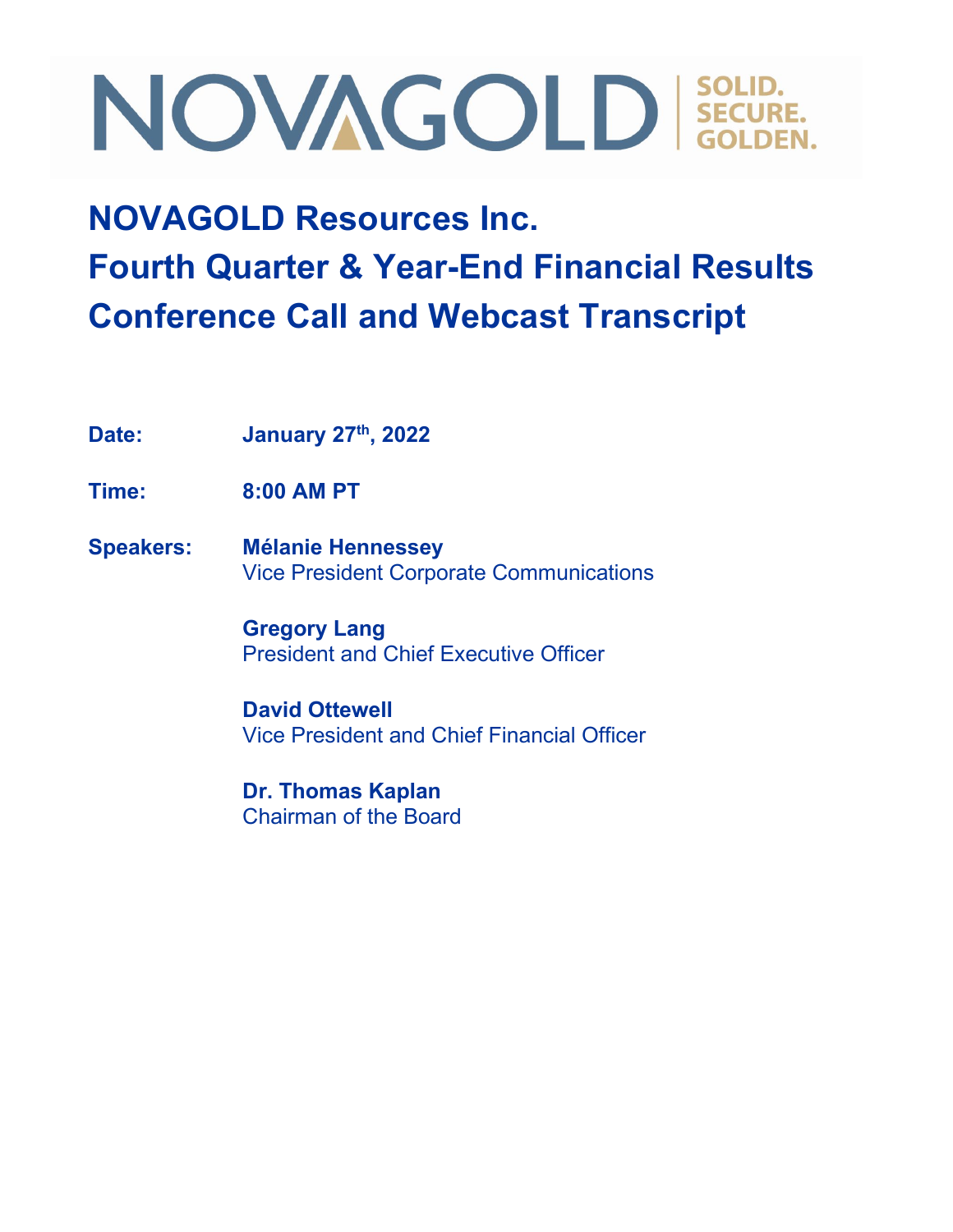

#### **Operator:**

Welcome to the NOVAGOLD 2021 Year-End Financial Results and Project Update Conference Call and Webcast.

As a reminder, all participants are in listen-only mode and the conference is being recorded.

After the presentation, there will be an opportunity to ask questions via webcast only. Webcast viewers may submit questions through the text box in the lower right corner of the webcast frame. Should you need any assistance during the conference call, you may signal an operator by pressing \* and 0.

I would now like to turn the conference over to Mélanie Hennessey, Vice President, Corporate Communications. Please go ahead.

#### **Mélanie Hennessey:**

Thank you, Claudia.

Good morning, everyone. We are pleased that you have joined us for NOVAGOLD's 2021 Year-End Financial Results, and also for an update on the Donlin Gold project.

On today's call, we have Dr. Thomas Kaplan, NOVAGOLD's Chairman; Greg Lang, NOVAGOLD's President and CEO; and David Ottewell, NOVAGOLD's Vice President and CFO. At the end of the webcast, we will take questions via the platform, and additionally, we will respond to questions via email.

I would like to remind our webcast and call participants that, as stated on Slide 4, any statements made today may contain forward-looking information such as projections and goals, which are likely to involve risks, detailed in our various EDGAR and SEDAR filings, and forward-looking disclaimers included in this presentation.

I now have the pleasure of turning the presentation over to our President and CEO, Greg Lang. Greg?

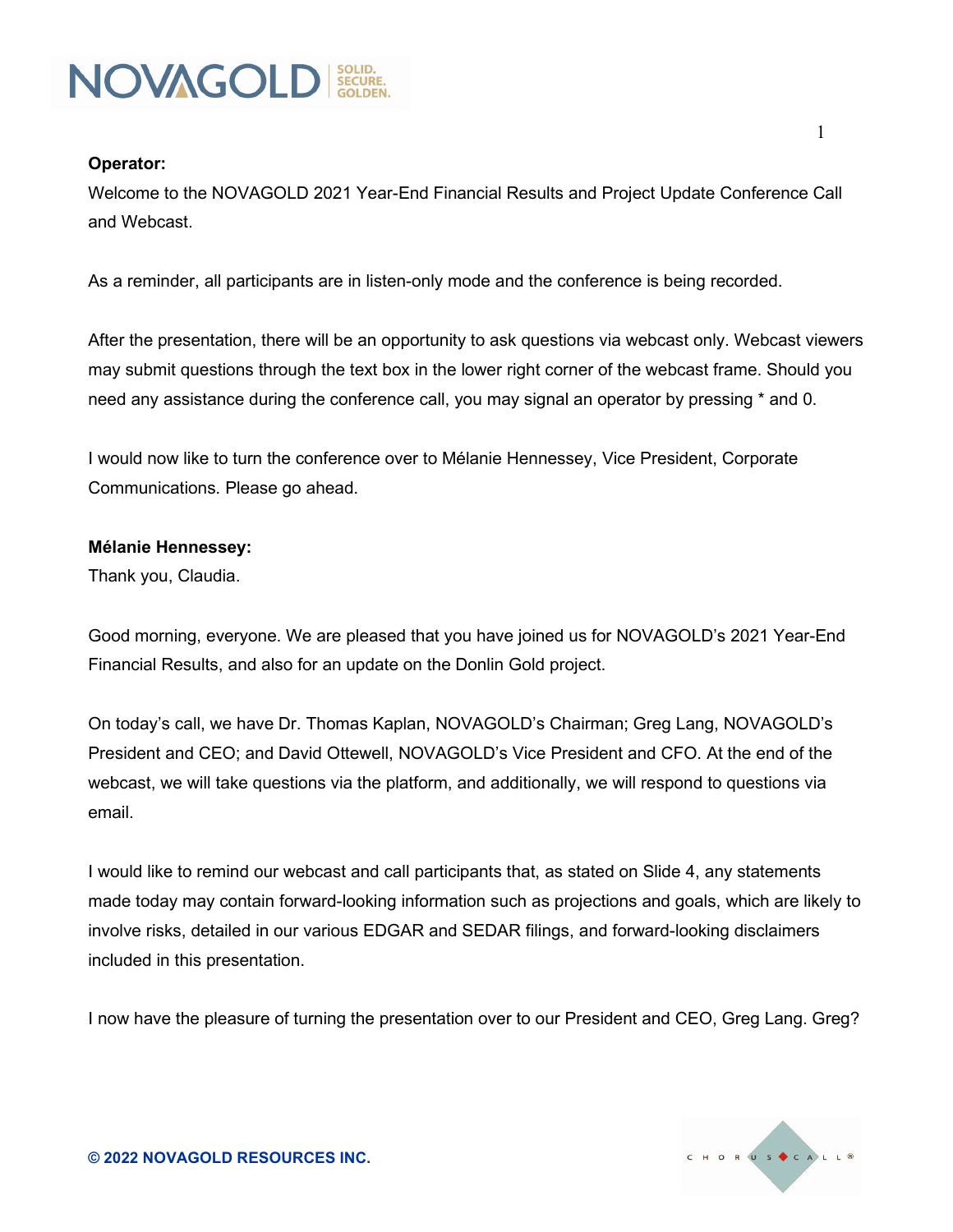

**Gregory Lang:**

Thank you, Mélanie.

As we all know, the ever-shifting challenge that COVID presents to us all has required extensive communication and the application of health and safety protocols, both at NOVAGOLD and at the Donlin Gold project site, and Anchorage office. Some of these protocols are outlined on Slide 6. As a result of our actions, COVID cases at the site were minimal in 2021, and there were no lost time accidents. During our 2021 drill season, out of approximately 170,000 man-hours worked, we recorded only four cases of COVID at the Donlin project site. The affected individuals all fully recovered and ultimately returned to work.

Credit must go to our dedicated partners, in particular, Calista and TKC, as well as other tribal groups in the Y-K region who share the objective of protecting health and safety. Donlin Gold continues to enforce strict COVID protocols and make contingency plans in an effort to keep our employees, their families, and members of the community safe and healthy.

NOVAGOLD has approached the disclosure of our environment, social, and governance performance pragmatically as a development-stage company, disclosing benchmarks that we believe are the most relevant measurements of our performance. A selection of our progress is shown on Slide 7. NOVAGOLD recognizes the importance of climate change and the impacts on decisions in the Y-K region: the investment, project design, compliance, and corporate governance. We believe that mines can be developed in collaboration with people who have the local knowledge to help minimize environmental impacts while benefiting from economic activity.

While many initiatives are rightly focused on the Donlin Gold project in the Greater Y-K region and the State of Alaska, NOVAGOLD actively supports organizations in local communities and in Alaska. Slide 8 includes some of the year-end community engagement highlights. The company was recognized for its outstanding contribution to the Lotus Light COVID-19 Community Caring campaign, which helped distribute over a million pounds of hand sanitizer and other personal protective equipment to thousands of organizations in B.C., Ontario, and overseas.

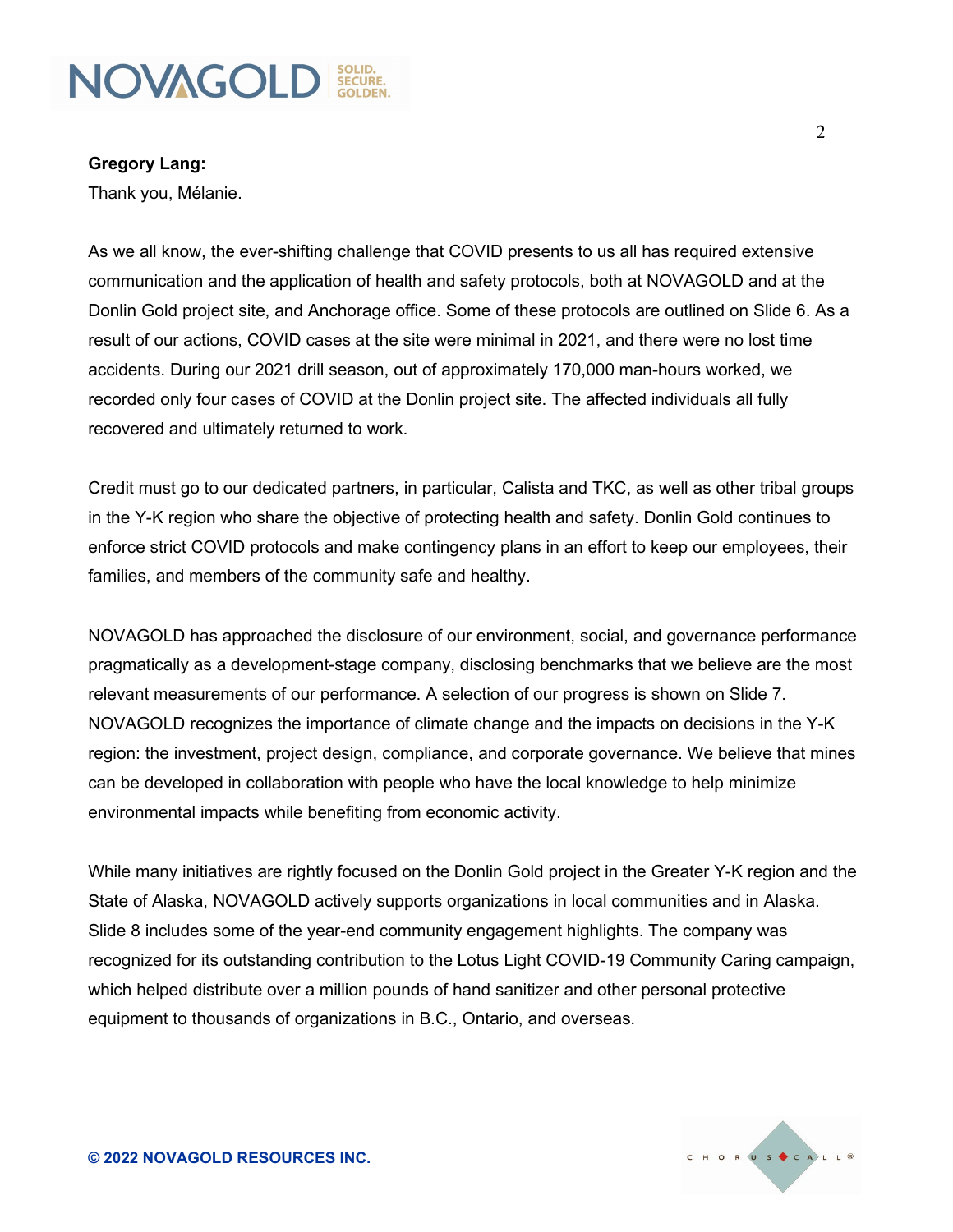This month, NOVAGOLD established a mining and geological engineering scholarship at the University of Alaska in Fairbanks to help support students seeking Bachelor's degrees in Mining or Geological Engineering, with a focus on underrepresented students, as a commitment to foster diversity in the industry.

The 2021 drill program was completed in late September, with 79 holes totalling over 24,000 meters. We reported assay results in September and December from 36 completed holes and 22 partial holes, which represent about 65%, or 16,000 meters of drilling. To-date, the program has consistently produced multiple significant gold intercepts that continue to support the global resource estimate, recent modelling concepts, and strategic mine planning work. A few of the best intercepts from the 2021 program are highlighted on Slide 9, such as Drill Hole 1994, with 33 meters, grading six grams starting at surface, which includes a sub-interval of six meters, grading 15 grams per tonne; or Drill Hole 1976, with 57 meters of almost seven grams per tonne, including four meters at 18 grams.

We are still awaiting results for about a third of the assays from the program, from which the labs have been delayed across the board in North America. The remaining assays will be released in the coming months.

On Slide 10, you can see a longitudinal section of the ACMA and Lewis deposits at Donlin. The 2021 drill program is yielding multiple significant new high-grade intercepts. In 2022, we will undertake approximately 34,000 meters of technical and exploration drilling, in part looking at the areas circled on the slide.

In 2022, the overall budget for Donlin Gold, which is shared equally with Barrick, is \$60 million. NOVAGOLD's portion is 50%. This is the largest project budget the partners have committed to in more than a decade, and it is designed to first undertake approximately 34,000 meters of drilling in-pit and below pit, also drilling several grids to test the mineralization continuity and structural controls. We will support fieldwork and permitting for the Alaska dam safety certifications, also supporting environmental activities and a robust community and external affairs budget. We will update the geologic model and interpretation work for an updated resource model and the engineering activities for use in an updated project feasibility study.

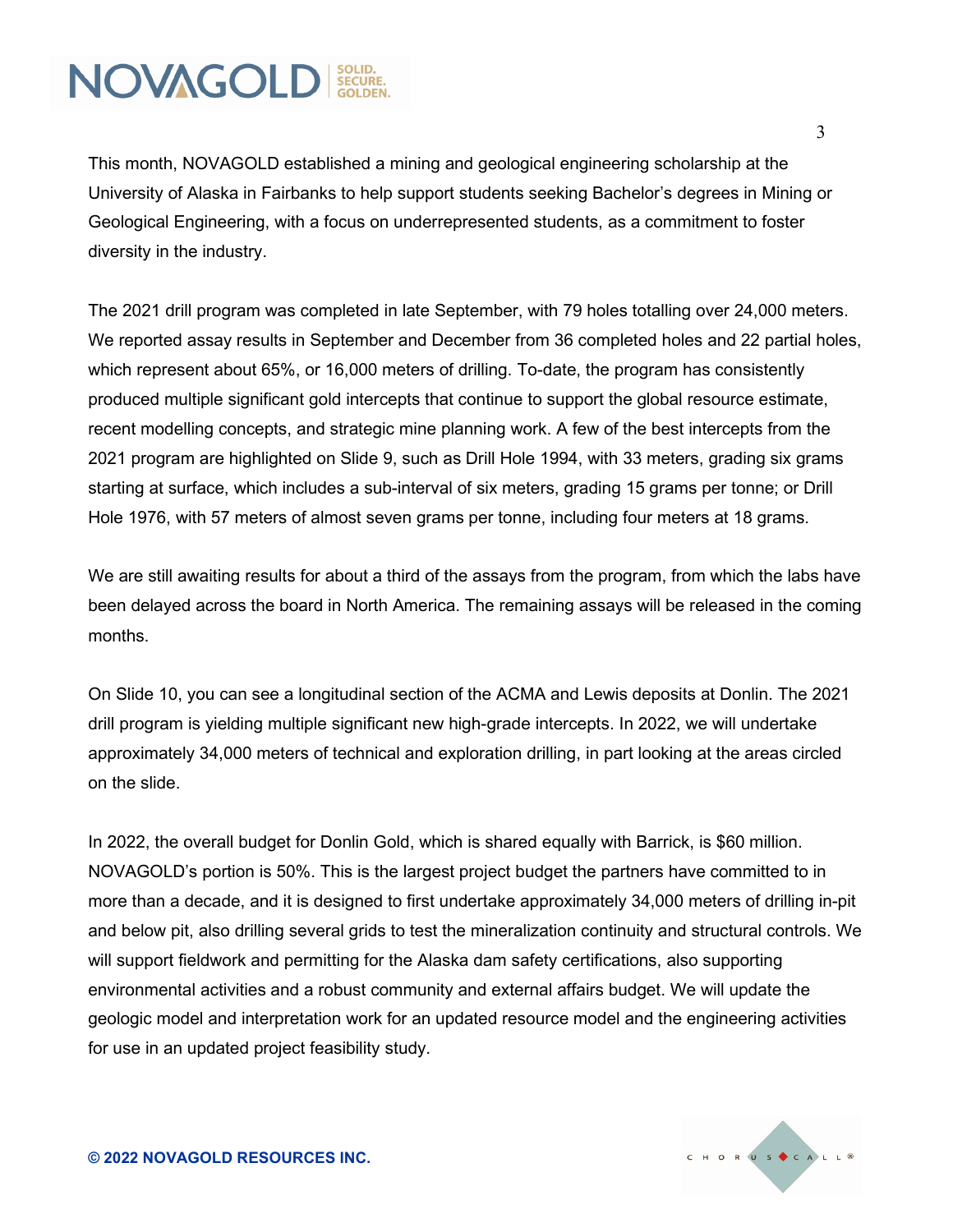On Slide 12, you can see quotes from Dr. Bristow and myself from our last Donlin Gold joint release on the drill program that was issued on December 1. Again, we have reported some impressive intercepts for an open-pit project, and Mark's comments about the unique opportunity underlying the importance of the project for the region and the State of Alaska.

Slide 13 provides a list of the permits obtained and outstanding for the Donlin Gold project. With federal permits well at hand, the Donlin Gold project is in a late stage of development with a continued focus on permitting activities. In late 2021, the Donlin Gold project was successful in securing a third extension of the air quality permit issued by the State of Alaska. In addition, three permits held by Donlin Gold came under appeal. Specifically, the state's Clean Water Act, 12 water right applications, and the state Right-of-Way permit agreement for the natural gas pipeline. All of our permits remain in effect during this anticipated appeal process.

Turning to Slide 14, in September, members of Barrick's Management team and the Barrick Senior Leadership team, including CEO, Mark Bristow, held an intensive technical review session and a thorough site visit, as well as meetings with key stakeholders and senior government officials in Alaska who expressed their continued support for the project. The result of the visit was the approval of additional funding in 2021 by the Donlin Gold Board to lay the foundation work for a new feasibility study. Barrick, NOVAGOLD, Donlin Gold, Calista, and TKC have all worked closely in government affairs activities for many years. Donlin Gold worked alongside Calista and TKC during the federal permitting process, culminating in the granting of a federal Record of Decision in 2018.

The partners continue to work today to ensure the project receives the attention it deserves in Alaska and in Washington, D.C. A key distinction that Alaska stakeholders are well aware of is that the Donlin Gold project is on private land, where the minerals and surface are owned by Alaska Native corporations who have a mandate to provide economic and social benefits for their shareholders in a region where there are very few economic development prospects.

Despite some of the challenges, as you can see, 2021 was a great year for NOVAGOLD and the Donlin Gold project. But before we present the financial results, for those who are watching who may be new to the NOVAGOLD story, Slide 15 provides a good summary of the Donlin Gold project and its attributes. Donlin Gold is in the Western part of the great State of Alaska. It is a 50:50 partnership with

**© 2022 NOVAGOLD RESOURCES INC.**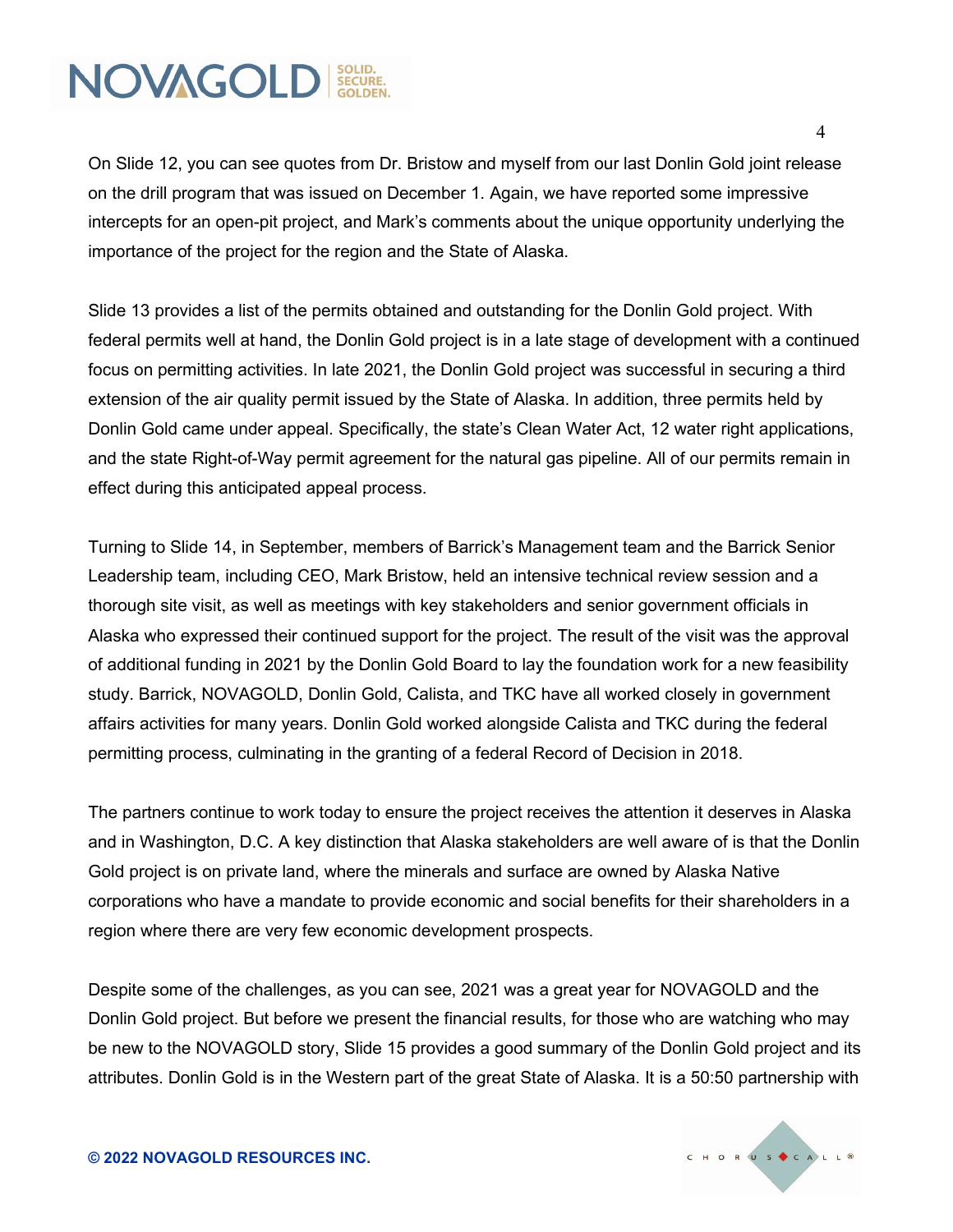Barrick Gold. From the map, we can see that mining is an important part of the Alaskan economy. There are six operating mines, and many exploration projects in the State. In late-stage permitting, Donlin Gold is the most mature development-stage project and NOVAGOLD has one of the strongest balance sheets of the non-producing mining companies.

In terms of scale, quality, exploration potential, and jurisdictional stability, Donlin Gold's attributes far exceed any other development project globally. When combined with our long-standing Native Corporation partnerships, the exponential leverage to rising gold prices, an experienced Management team and Board, long-term supportive shareholders, and with key federal and State permits in-hand, NOVAGOLD is unrivalled.

Donlin's scale is remarkable. With a resource that dominates its category, we recognize that with approximately 39 million ounces of gold in measured and indicated mineral resources, and a mine life measured in decades, when compared to the next 14 largest development projects in the Americas, Donlin is five times the size of the average.

It's currently envisioned the Donlin Gold project would average over one million ounces a year through the life of the mine, as shown on Slide 17. Donlin Gold's annual production profile is more than triple the average of North and South American peers. With global gold production continuing to decrease for most of the top 20 producers, it's clear that the industry needs projects with scale, grade, and longevity to ride out multiple gold cycle prices, and they need them in a favourable jurisdiction.

The scale of Donlin Gold, combined with its grade at 2.25 grams, as shown on Slide 18, is twice the global average grade for a large open-pit deposit. Many of these that have started in the past decade are operating at grade levels far below what Donlin has.

While we have been focused on the drill program, permitting, and modelling work, we have not lost sight of one of the project's most important attributes, Donlin Gold's exploration potential. The project's gold endowment is contained within only 3 kilometers of an 8-kilometer mineralized belt, as shown adjacent to the ACMA and Lewis pits on Slide 19. This mineralized belt represents only 5% of the total land package. Excellent exploration potential remains at depth and along strike.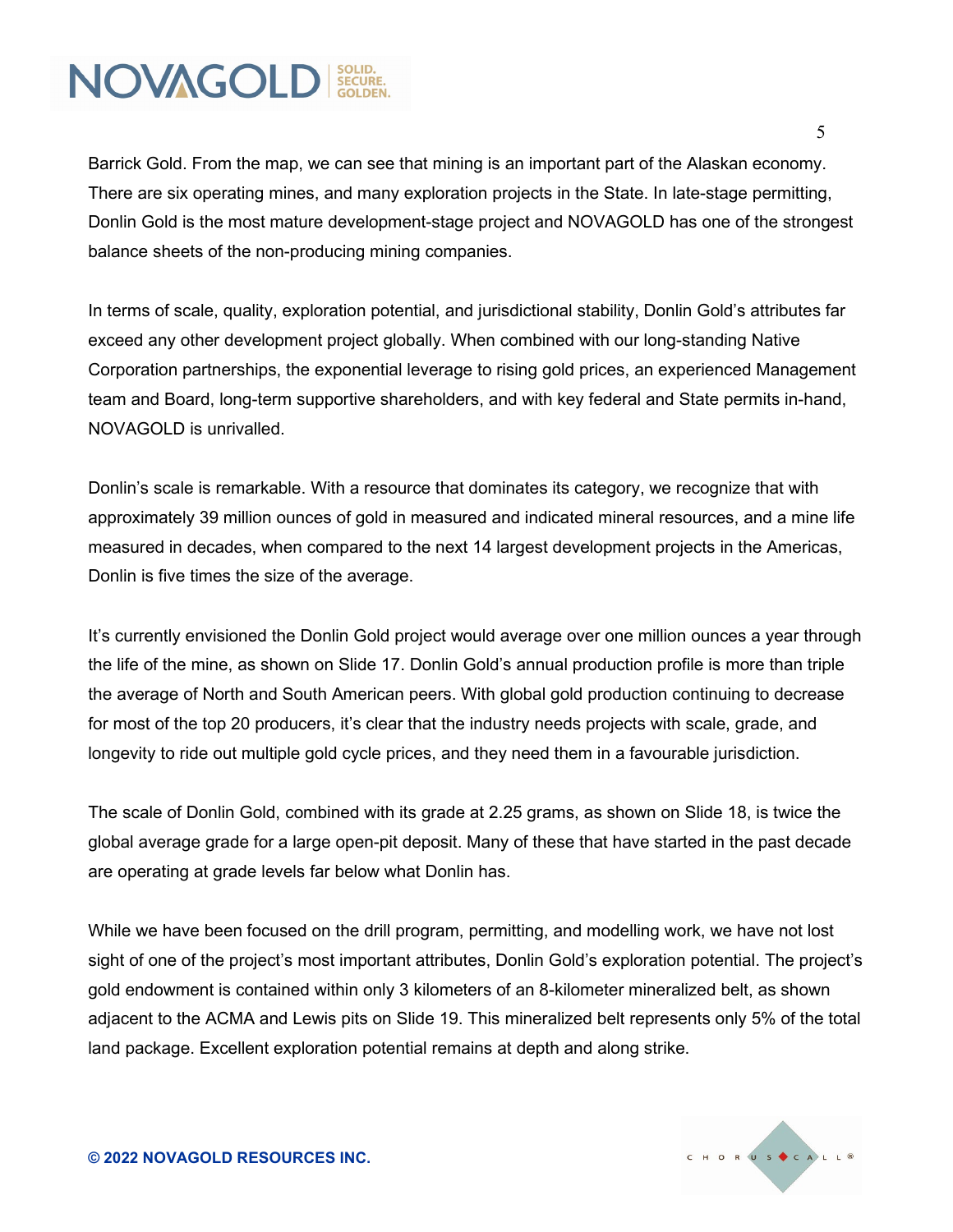While many have downplayed jurisdiction as an investment criteria in the mining industry, with the geopolitical world being what it is, there's much to admire about the State of Alaska as a place to explore and develop resources for the benefit of the stakeholders. The criteria listed on Slide 20 indicates why Alaska is one of the most high-quality jurisdictions for a mining operation and responsible development opportunities.

Looking at jurisdiction on a global scale, we can see that in the mineral potential category, only three mining operations produced more than one million ounces in 2020, as shown on Slide 21. For political and social stability, we can see that, based on the Fraser Institute rankings, Alaska is in the low-risk category in gold. The top five development-stage gold projects are in dark blue. Three of these are in North America, and if you combined all three, they are still smaller than Donlin. The others are in decidedly riskier jurisdictions. Compared to producing mines or those in development, Donlin Gold ranks among the top assets globally.

We are most fortunate to have as partners the Alaska Native landowners Calista and TKC, who are as committed as we are to develop a mining operation consistent with the Elder's vision of responsible development that creates jobs and economic benefits while safeguarding the environment and culture, as per the comments on Slide 22. The Donlin Gold project is on private land specifically selected for its mineral development potential under the 1971 Alaska Native Claims Settlement Act. This is a key distinguishing factor from other mining assets in Alaska and in the U.S. This is the 50th anniversary of the Landmark Act supporting Indigenous populations in Alaska.

In September 2021, the Board of Directors of the ANCSA Regional Association, an association of 12 Native Claims Settlement Act Corporations, unanimously passed a resolution in support of the Donlin Gold project. We are thankful for the long-term support and commitment to the project by Calista and TKC, as well as the statewide support of the ANCSA Association. They played a key role in Donlin's continued success.

We are often asked about the structure of the partnership with Barrick Gold. As you can see from Slide 23, it is a true 50:50 partnership overseen by two appointed directors from each company, and the chair alternates annually between the two companies. In 2021, I held the position of Chairman, and this year, Kevin Annett, Barrick's Chief Financial Officer for North America, holds the position.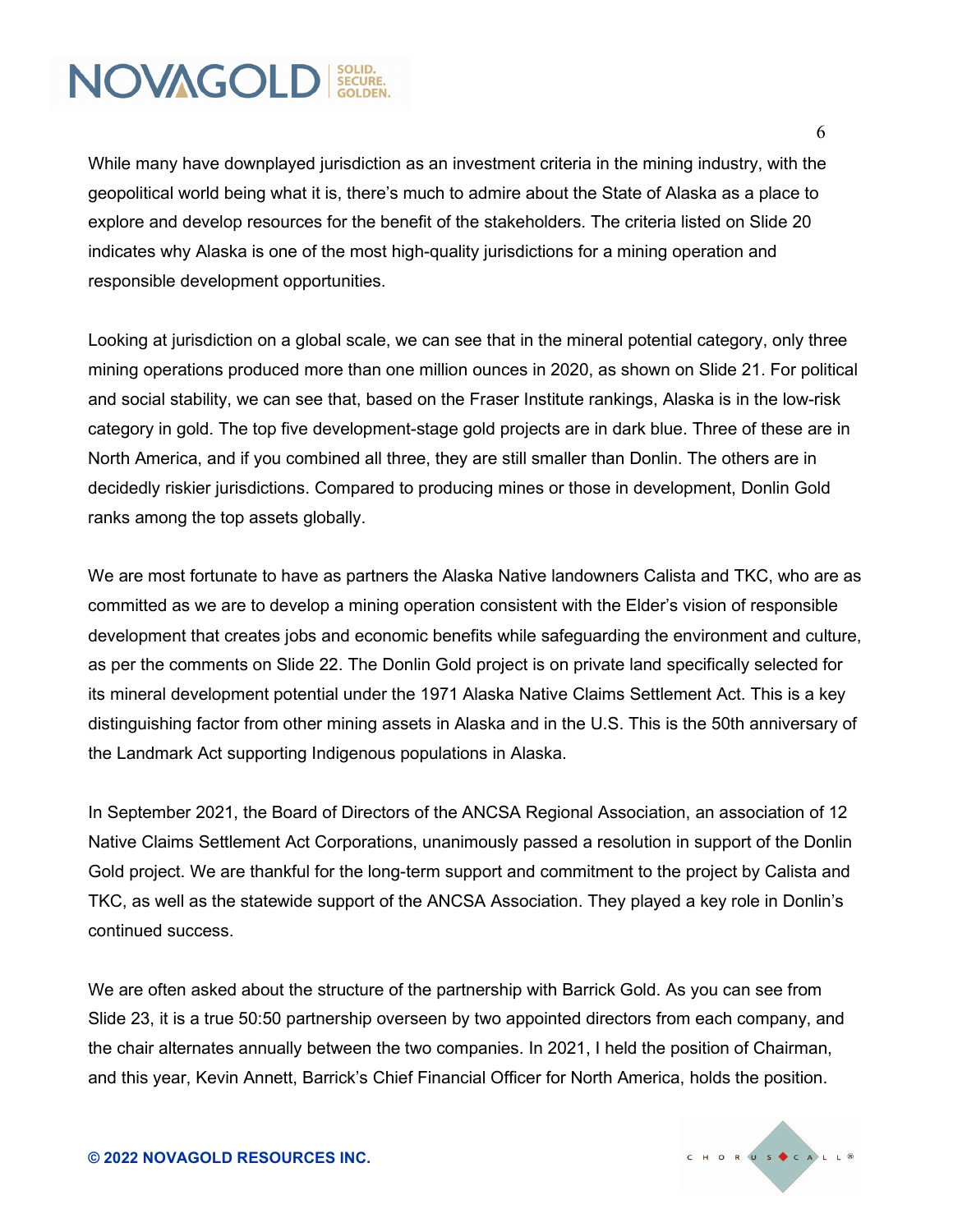

Another question we often hear is what does Barrick think about the project? Well, I can refer you to our joint releases on Donlin and Barrick's quarterly updates, Mark Bristow's quote reflects Barrick's interest in the project. NOVAGOLD has a solid foundation from which to advance this rare and unique deposit. The time invested upfront to develop the Donlin Gold project responsibly and sustainably is critical to the project's success.

With that, I will now turn the call over to David Ottewell, our CFO, to review the 2021 year-end financials. Dave?

#### **David Ottewell:**

Thank you, Greg.

Slide 25 highlights our operating performance. We reported a \$39.9 million net loss in 2021, an increase of \$6.3 million from the prior year. Donlin Gold expenses increased by \$2.1 million, primarily due to higher permitting and legal costs related to permit appeals. The \$1.5 million increase in corporate G&A expense was primarily due to higher share-based compensation expense resulting from higher amortization of stock options and performance share units.

Other Expense net increased by \$1.8 million, primarily due to lower interest rates earned on cash and term deposits, and a remediation expense adjustment for an historic former property in Nome, Alaska. The recovery of deferred income taxes in the prior year resulted from the Company's decision to file a consolidated U.S. tax return for its U.S. subsidiaries.

Our cash flows are highlighted on Slide 26. In 2021, we received \$75 million from Newmont related to the 2018 sale of Galore Creek. For the year, we spent \$27.8 million, slightly higher than the prior year due to increased Donlin funding, primarily related to higher permitting and legal costs. Donlin funding was lower than our original outlook of \$18 million to \$22 million, as a provisional \$4 million for Donlin studies was not spent in 2021.

Turning to Slide 27, we note our strong Treasury. Our financial position includes cash and cash equivalents of \$91 million, term deposits of \$78 million, and an additional \$25 million due from

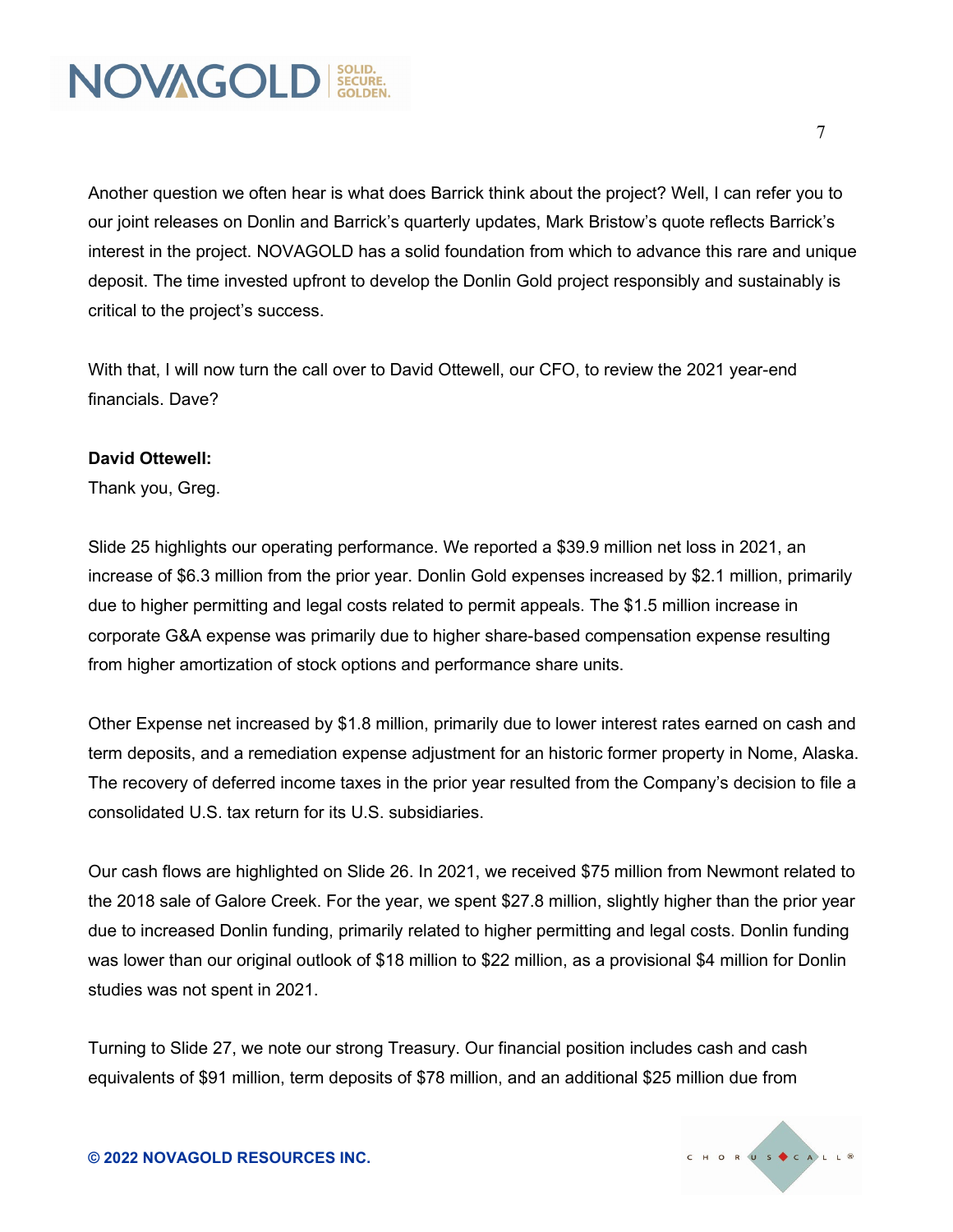

Newmont in 2023. In 2022, we anticipate spending \$46 million, including our share at Donlin of \$30 million, \$13 million for corporate G&A, and \$3 million for withholding tax on share-based compensation, and for working capital.

I will now turn the presentation over to Dr. Tom Kaplan. Tom?

#### **Dr. Thomas Kaplan:**

Thank you very much, Dave.

On a day like today, I think it's extremely important to remember first principles. First of all about NOVAGOLD itself, and secondly about where we are in the bull market in gold, because yes, we are in a bull market in gold, but I'll get to that in just a moment.

On Slide 29, I want to remind everyone that the Management team of NOVAGOLD has been exemplary in having kept its partnerships and having maintained excellent relations with all stakeholders. Their track record of converting the company's goals into shareholder value has been superb.

Let's start with remembering that a decade ago when Greg became CEO and I joined him as Chairman, we made a pledge to the shareholders that we would be strategically repositioning the company as a pure gold play. That involved two aspects. Number one, the 2012 spinout of the then 100% owned Ambler project to form NovaCopper, now known as Trilogy Metals, which itself enjoys a roughly CAD\$300 million market cap.

Secondly, we also said that we would divest ourselves of the predominantly copper Galore Creek project. We wouldn't give it away for \$50 million, as people sort of expected, but we would take this thing to the point where we could actually monetize it in a way that would be accretive for shareholders. Well, the reality is, there are not that many companies in the gold space that have not gone back to the market in 10 years, and clearly, as you've seen from our Treasury, won't need for a number of years to come. By which time, we may very well be dealing with reasons of wanting to raise capital, because of gold prices and the alignment with Barrick, and construction decisions and the like.

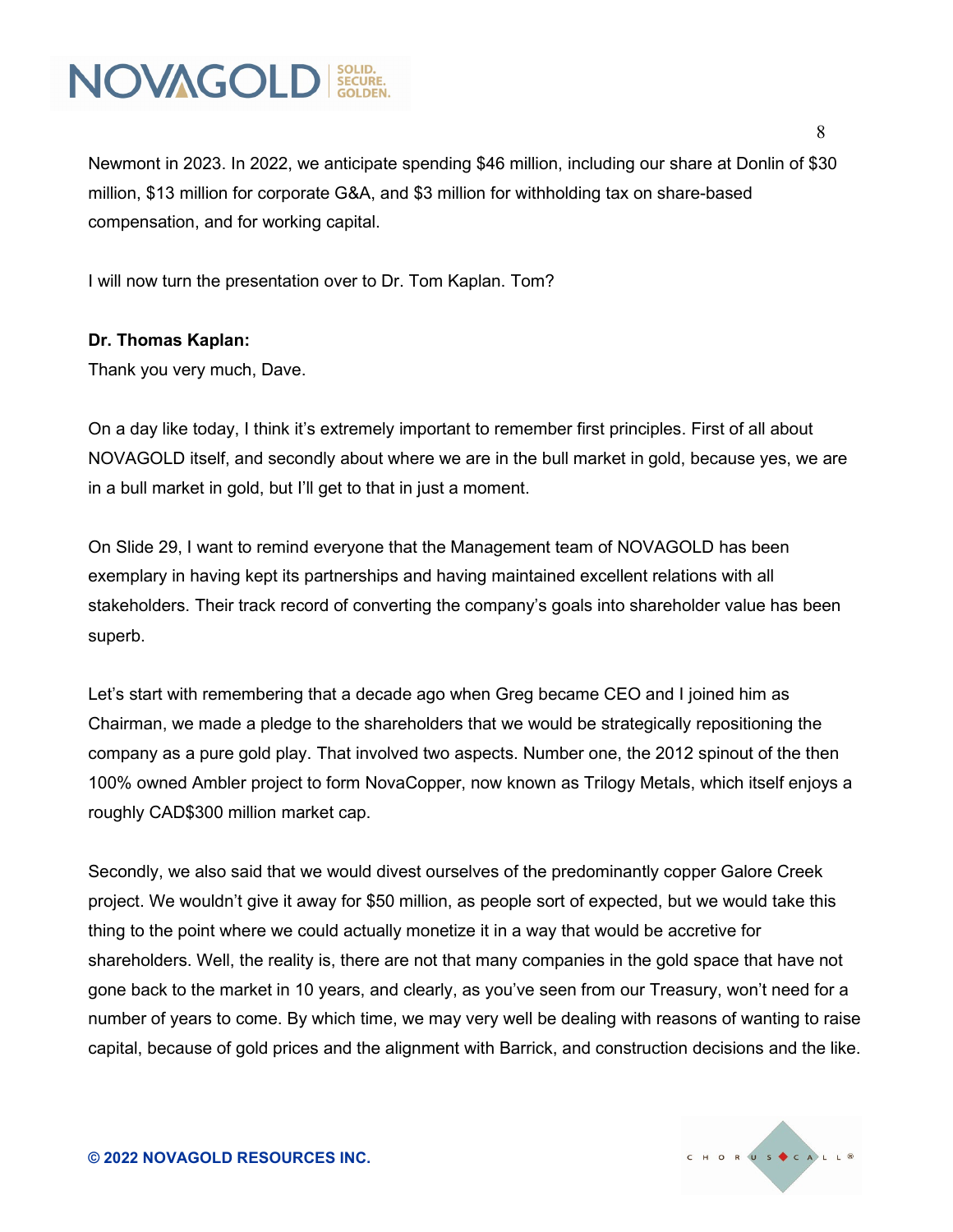That's for the future, but the point is that this company is extremely well-capitalized because we kept the promise to spin-off Ambler, create value from it, and to be able to generate extraordinary value from the Galore Creek project. It's entirely possible that we'll see even more value from that, because if indeed Galore becomes a project with a construction decision, we shall be one of its immediate beneficiaries.

Our strategy has always been to maximize shareholder value. I can speak as someone who has a great deal of skin in the game. We came in at December 31, 2008 as Electrum, and I can tell you that all of us are more excited about Donlin and NOVAGOLD than ever before. I personally believe that 2022 should be an epic year for the company because I believe it will be an epic year for Donlin, for the benefit of NOVAGOLD shareholders, as a pure play on the Donlin story, and for the benefit of Barrick shareholders, which will come to the realization that they own 50% of one of the best development-stage projects in the world, and in one of the safest jurisdictions in the world.

Let's talk about that relationship with Barrick. First of all, we are aligned in our strategy and our timeline. In fact, the alignment has never been closer than it is today. We have a 14-year history of building value with an unwavering focus on stakeholder value creation and wealth creation, technical excellence and stewardship, and social responsibility. These are all attributes and virtues that are shared with the Barrick team, and I think it's very safe to say that a lot of the constructive and positive relationship with Barrick comes down to a couple of very obvious points.

Number one, a great deal of our DNA is Barrick, starting with Greg Lang, Richard Williams, but also since the merger with Randgold, we have been in lockstep with Barrick's corporate objectives, including a renewed focus on geology. Mark Bristow is a geologist, he is famously attentive to all details, wants to know every ounce that's going to come out of a mine, and God bless him for it.

The culture of mutual respect that NOVAGOLD, Barrick, Donlin Gold has with the local stakeholders, in today's world, this is something of a gold standard for relationships. Our partnerships with the Native corporations are excellent. These resources are designed and configured and shared in a way that is for the future benefit of all stakeholders. The employment, the scholarships, the workforce, development, and environmental programs in the region are very much from the ground zero that is the Donlin project. If you look at what's been accomplished over the last decade, you will see a steady

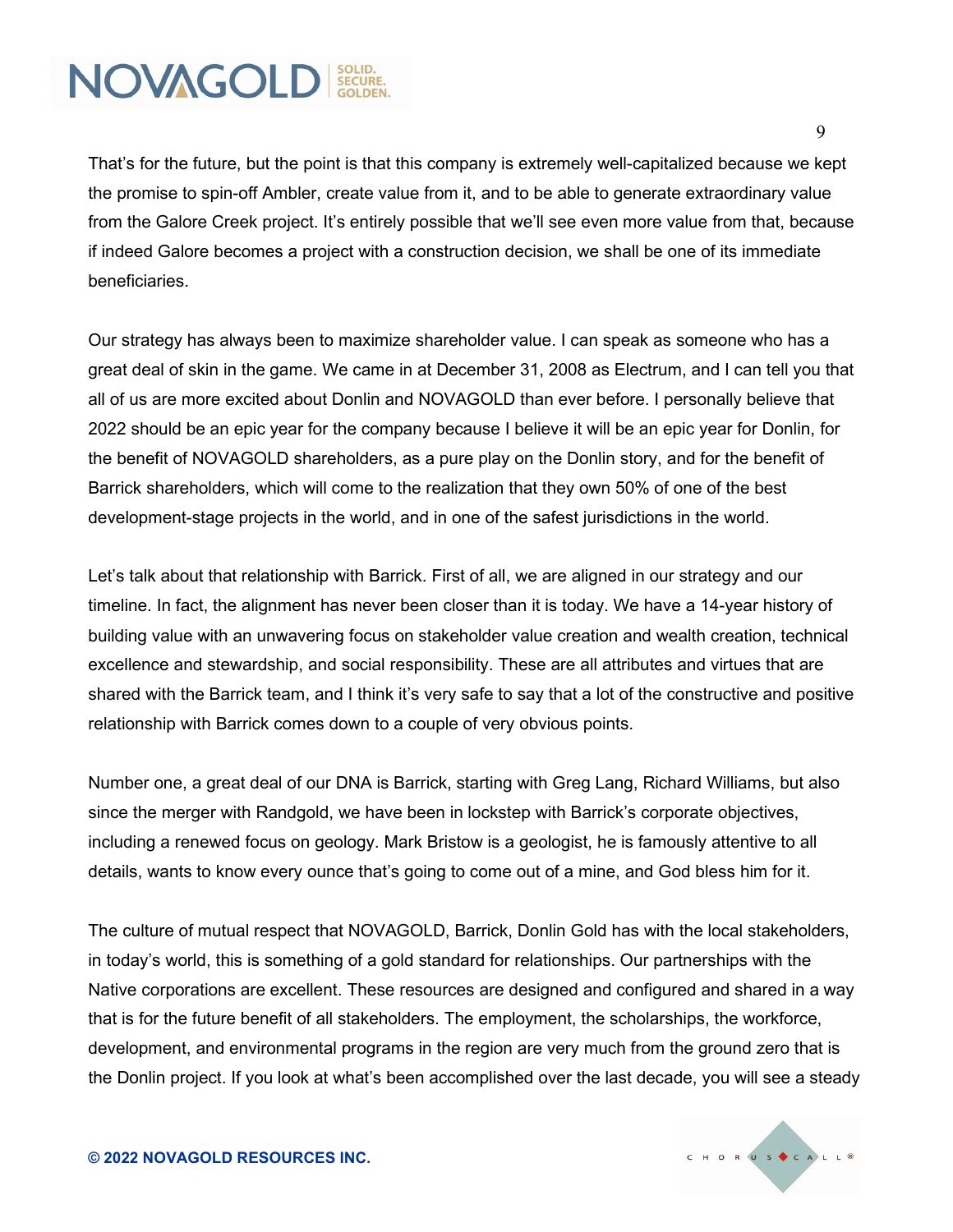advancement of Donlin Gold, up the value chain from a technical report in 2011, permitting, the successful drill campaigns, State permits, the receipt of a Record of Decision jointly from the Bureau of Land Management and the U.S. Army Corps of Engineers, and the technical report and modelling that's taking place now with the Tier-One Management team of Barrick Gold.

That brings us to gold itself on Slide 30. Well, today is the kind of day that we need to be able to wash our eyes and remember some basic truths. Please look at this chart. This is a bull market. Take away the word "gold", which has its loaded implications for those who love it and those who hate it, and you would look at that and you'd say, "Wow, that is a bull market." If you look at the way in which gold had this huge move from \$250 to nearly \$2,000, a pullback, and now what I believe—I'm not alone in this, but what I believe is the next wave up, which will take gold way past the all-time highs and to a target price I've had for many years, \$3,000 to \$5,000. I believe it's a forward statement, but I've made it so many times and I started making it when gold was around \$500, so I'm going to continue making it because I believe in it now more than ever before.

Let's look at some of the demand drivers. First of all, you have asset diversification and currency debasement. To those who would say "Yes, but that can be resolved by cryptocurrencies, Bitcoin and the like", I happen to think that the advent of cryptocurrencies, Bitcoin, all of these reflections of dissatisfaction with the monetary system and currencies, Fiat currencies, I think this is extremely bullish for gold. We live in very much a digital age; we're clearly living in an age in which we've either experienced and are coming off of, or are experiencing, a certain blow-off of euphoria. That's led to a very analogous situation to the tech boom that we saw in late 1990s, 2000. People forget that when that bubble burst, even the good Internet stocks collapsed by 90%, 95%, the good ones. Most of them just went out of business. But if you held on to some of the good ones, with a good business plan and good management, like Amazon, you made 100x or 200x or 500x your money.

When I think we look back on this era, what this chart tells me is that when you remember that central banks are purchasing gold—Singapore, very smart, they've been buying gold. Ireland, they've been buying gold. I'm not even talking about the usual suspects who see gold as part of their economic autonomy, diversifying from dollars, or in fact, trying to become independent of dollars, in the case of certain Eastern European countries.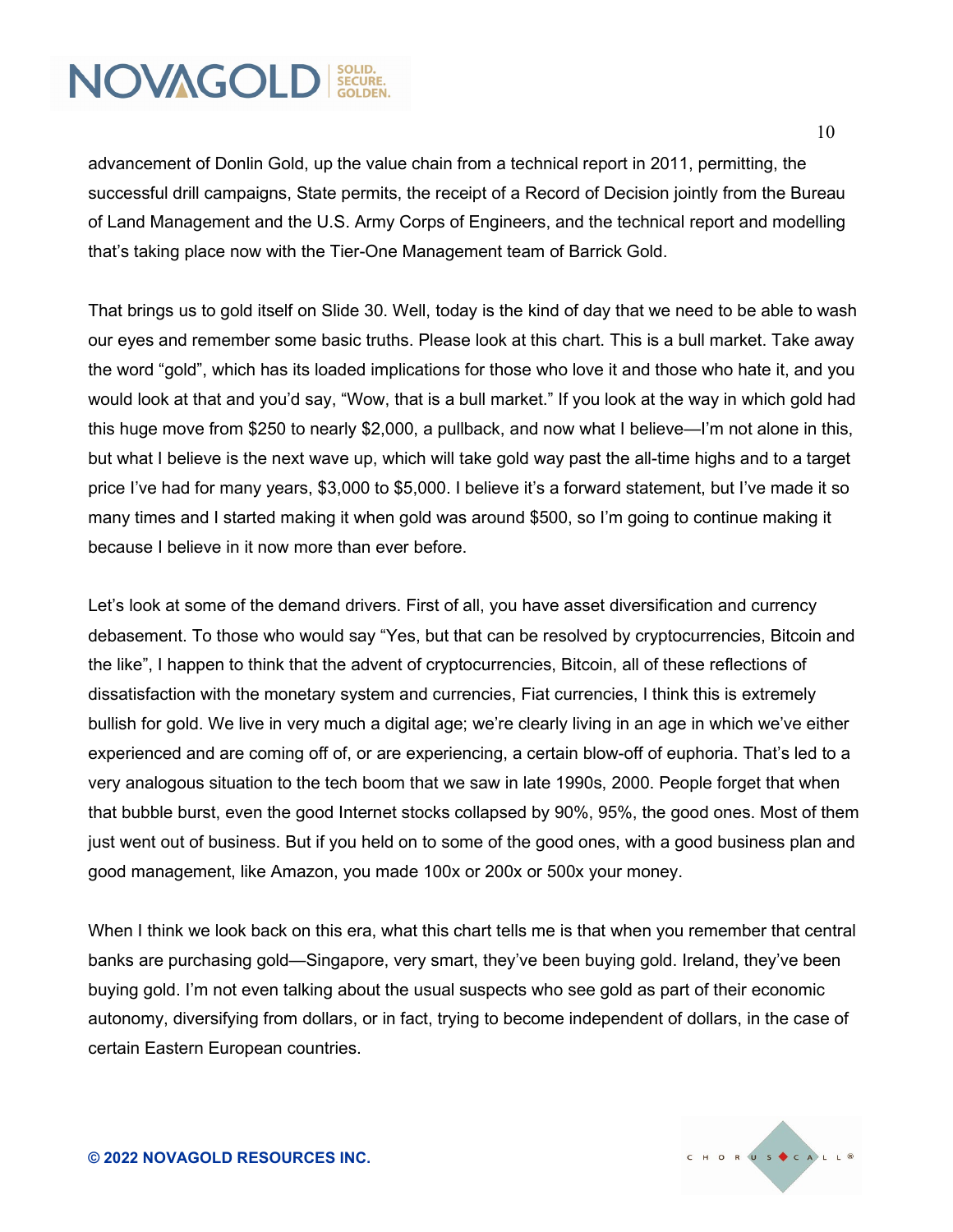For some people gold is an inflation hedge, and I think that that's going to be coming to the fore relatively soon. For others it's deflation protection. The truth is that gold has behaved the way it's supposed to behave, and this price chart really shows that. The emerging market demand is still there, and if family offices and institutions start looking around, I think that there's going to be enough people who've been looking at Gold 2.0, to say, "You know what, there's only one kind of gold. I don't want to take a bet on which vehicle that will give me diversification and independence from Fiat currencies. I want to hold. I'd like to at least have some gold." Well, for a variety of reasons, it's pretty clear that that market is in disequilibrium already. It's an accident waiting to happen. In my 30 years in the business, I've found that being long accidents is an extremely good thing, especially when other people haven't quite yet cottoned on to it because, when they do, you can expect to see a very, very violent revaluation of the assets that give you that kind of protection.

Let's look at the supply pressures that we know because we're in the business, dwindling discovery rates, inadequate exploration budgets, decreasing ore grades. Well, when you have decreasing ore grades, you have rising production costs, ceteris paribus, all things being equal. Jurisdictional risk, some people call it the Kaplan Doctrine. Maybe I'm just the Pied Piper, but I've found that, whereas I certainly made my fortunes for 15, 20 years by being in jurisdictions that other people found challenging, from Bolivia to Congo, to Zimbabwe, South Africa. I came to the conclusion that my mantra, which was wanting to have great leverage to an underlying theme, whether it's silver, platinum, hydrocarbons, or, after 2008, gold and silver again. My mantra changed to, I want to be able to have great leverage to an underlying theme…in a jurisdiction that will allow you to keep the fruits of the leverage when the time comes to ring the cash register. I think events over the last couple of years have shown that this kind of approach has merit.

With that, let's talk about central banks, who have been buyers, not sellers, of gold. I often compare central banks, and if you look at Slide 31, you'll see what I'm talking about, as being like museums. There was one person who defined art as being something that a museum hangs. Now, that's relatively simplistic, and I wouldn't exactly bank that, but central banks are very keenly aware of the validity of what they consider to be their reserves. In other words, they are, in a sense, insiders in terms of the global financial system. The fact that they are continuing to be buyers of gold should be extremely bullish. For the years that they were sellers of gold, that accompanied, in many, many respects, a decline in the gold price. Look at the central banks as being a positive indicator because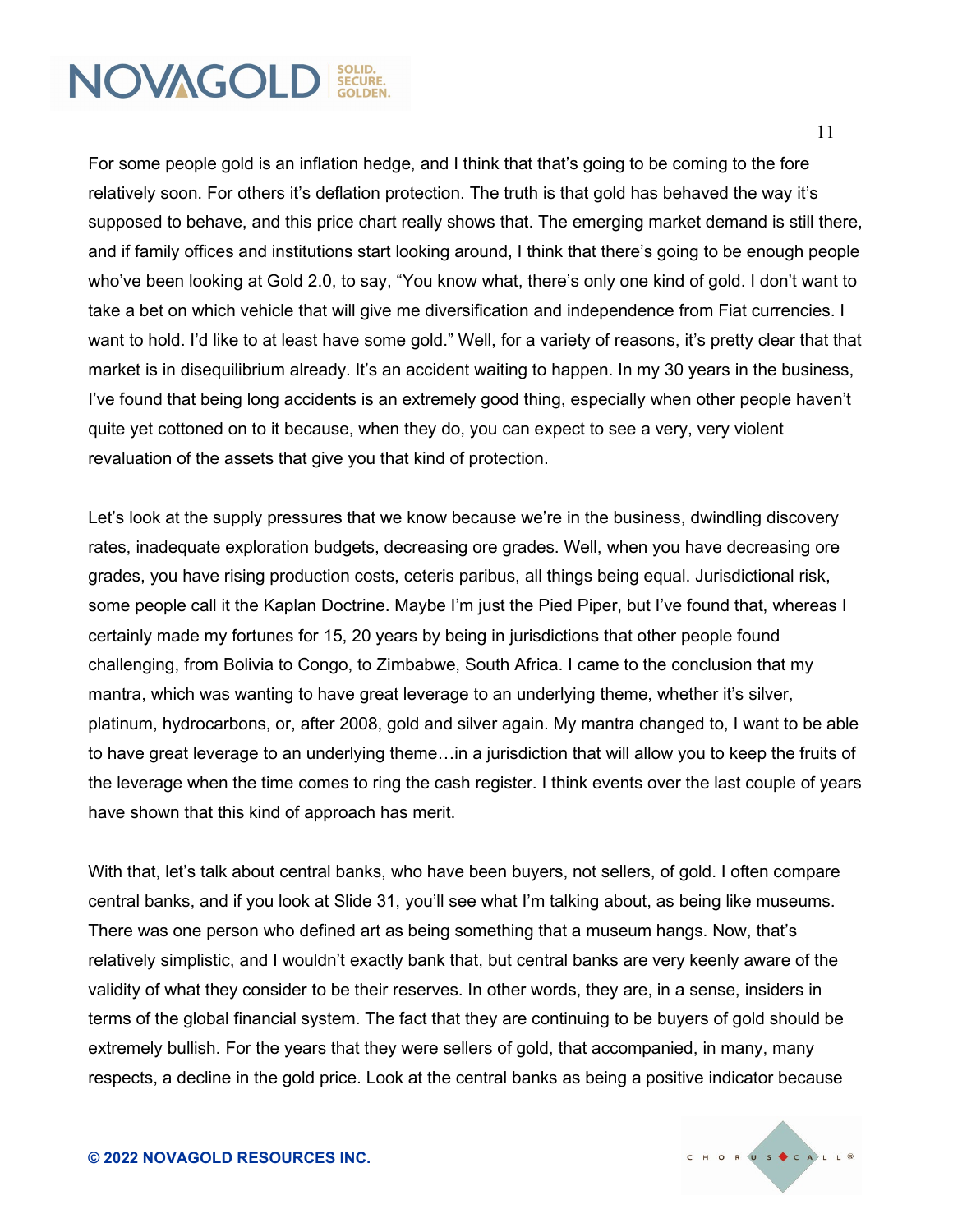they actually know what their other reserves, especially those which have been acquired since the Financial Crisis, are really worth, in terms of long-term endurance and stability.

Moving ahead to Slide 32, from a supply standpoint, we've seen a global decline in reserves, discoveries, grades, and a very sharp underinvestment in exploration. The difference between gold, silver, mining, and hydrocarbons, and I've been in both businesses, is that when you make a discovery in gold, that is just the beginning of a long-term process that is going to take usually, on average, around the time it takes to have a child grow up and go to college. It's a business in which, if you've got the exploration success, it's the beginning of the story, it's not the end of the story.

In NOVAGOLD, we always had an in-house metaphor for NOVAGOLD, which was that we were the tortoise in the tortoise and the hare. Well, the reality is that so many projects that people thought were going to come online for a lot of reasons, most of which are jurisdictional, didn't. Like the proverbial tortoise, we just marched forward, keeping our heads down, doing our business, getting through permitting, when people said how hard is that going to be, getting through all kinds of other challenges, and being at a point where we've never closer to the finish line than ever before. That will come. It will come when Barrick is ready. It will come when we're ready, as partners. It will come very much as a consequence of higher gold prices, which we believe will lead to a multiplication in our share value. If you're bullish on gold like I am, and you find that the thesis being tested is a perfectly natural phenomenon as I do, then you want to be in something that will be able to give you exposure to rising gold prices in a great jurisdiction.

Once again, let's get back to the fundamentals that we see in the mining business. Existing mines are depleting, by definition, but the grades are declining with very few new discoveries: 2010 to 2019, reserve growth average was 52.7%, which was a result of major acquisitions. That's not enough. Between 2010 to 2019, 19 gold-producing companies' reserves decreased an average of six years. The underinvestment in exploration, where the lead times are so long, means that while it's true that the long-term future of the business is likely dependent on grassroots early-stage exploration for new discoveries, the current exploration budgets aren't going to be enough, even for them.

There are only 29 major new deposits identified in the past 10 years, containing 208 million ounces of gold, only 8% of the gold discovered over the past 30 years. That is a picture that speaks a thousand

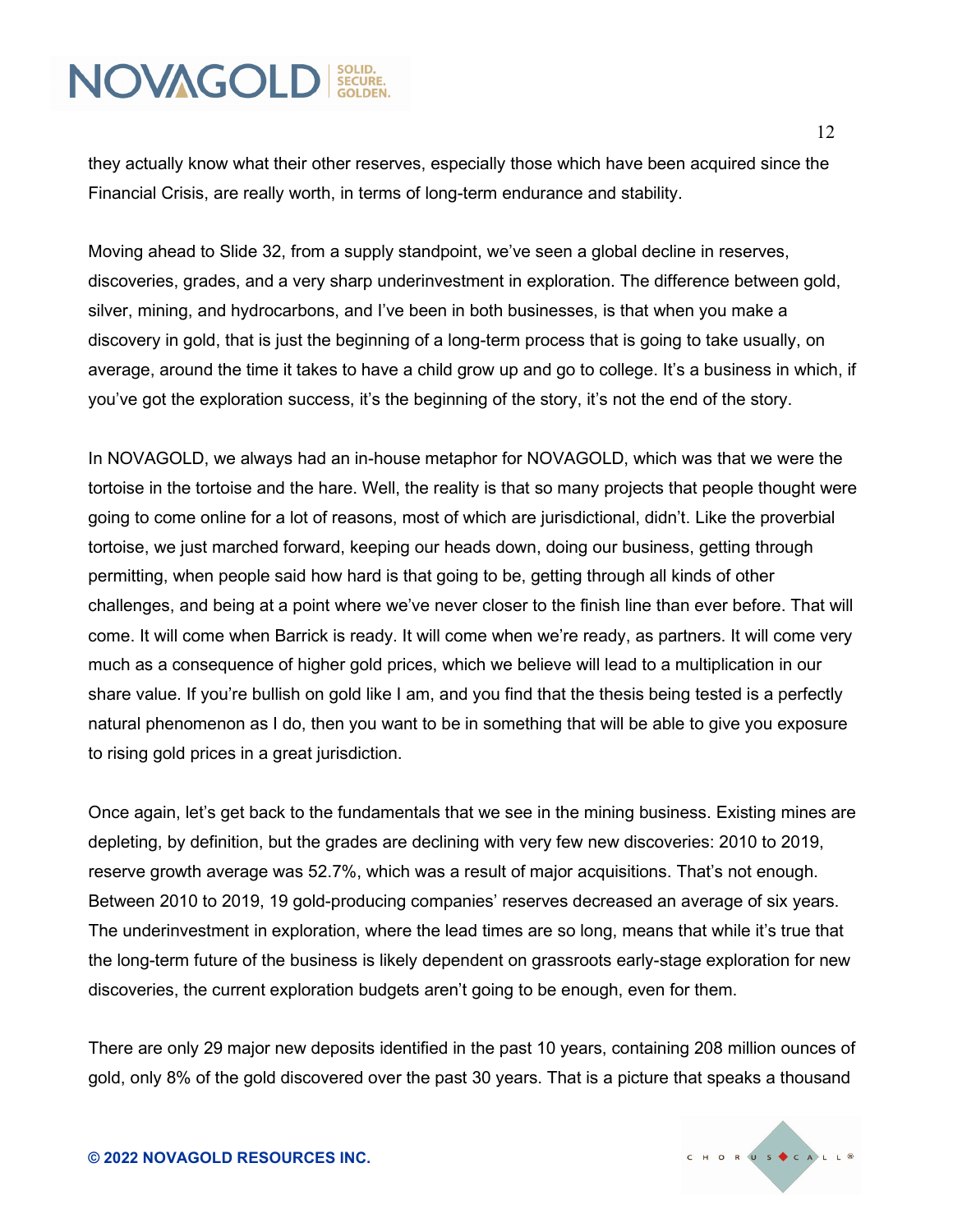words, and there have been no major new discoveries in the last four years. When we say that the ability for Donlin to be able to add reserves, in-pit, adjacent, etc., and not even the exploration potential elsewhere, in a district in which only 5% of it has had any real exploration, that's a lot of upside, that's a lot of blue sky, that's a lot of being long accidents, which is, if you're in this business, and you know what real value comes from, having those drill rigs run is exactly what you want to see. To our thrill, delight, Barrick seems to feel the same way: drill, drill, drill.

On Slide 33, let's put it like this. Just as it said, high-quality assets like Donlin Gold are scarce. Of 154 assets globally not yet in production, only 34 have greater than 10 million ounces of gold in reserves and resources, and only eight assets have a grade of 1 gram or greater.

Moving to the next slide, not all ounces are the same. These are the global gold reserves ranked by the favourability of mining jurisdictions. Alaska, the second-largest gold-producing State in the United States, is certainly, by any standard, a Tier One jurisdiction.

Slide 35, back to gold. This model, which comes close to my \$5,000 target, a target which, admittedly is perhaps stale, a lot's happened in the monetary system since then, but in order to get to \$5,000, we still have to get through \$2,000, so we'll leave that for another day. Suffice to say that this work, which was published by Incrementum in May of 2021, is a fascinating piece. I would urge anyone who wants to learn more about the inner workings of the gold market to certainly consult that report. I'm a big believer that there are still a few experts in this space, Incrementum, CPM Group. I always try to reality check with people like that, and I strongly urge you to do so.

For me it's all about leverage. Leverage, again, in gold particularly. The leverage that Donlin has to gold, and this is based on the studies which were done on the project, show a very good payback at a broad range of gold prices. The long mine life, which is something that very few projects have, offers a high likelihood of enjoying one or more cyclical bull markets. It's one of the points, actually, that Mark Bristow has made about Donlin, which is that it's got the ability to go through various cycles and therefore enjoy the fruits of those peaks.

Slide 37; I think it's as a consequence of a lot of the factors which I've raised, not just the leverage that went into the gold price, but also the fact that NOVAGOLD is a pure play on a project that, really, we



**© 2022 NOVAGOLD RESOURCES INC.**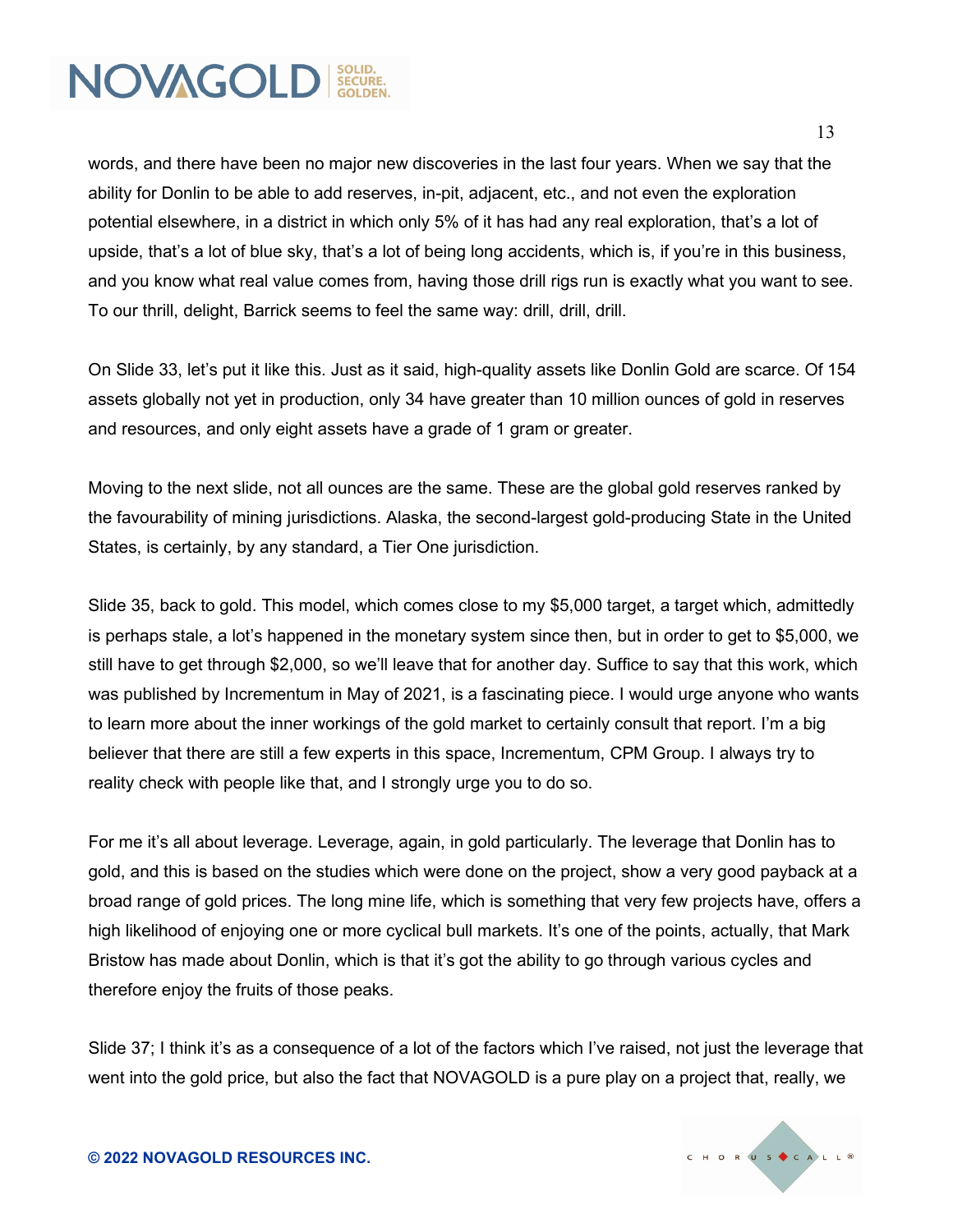believe, in terms of exploration, is just scratching the surface in its infancy. I like to call it the New Nevada, or the New Carlin. Different systems, but the metaphor is about believing that there's much more there to be found. The fact that it's in a safe place, the fact that we have an excellent target gives us the ability to be not just a great option on gold, I would argue, for me, the best option on that basis, but also that it offers the opportunity to be not just a value story, but a growth story. These are the attributes that we look for in a great gold project. You want leverage, but you also want an asset that is something that people will regard as a go-to in the development space. Because when gold turns around, the move in the equities is likely to be very violent, in a positive way. When you see such a move, you're going to see it in the majors, obviously, but you're also going to see the excellent stories, where the Management is highly regarded, where the asset is highly regarded, where the jurisdiction is highly regarded, and we've positioned NOVAGOLD to be, in its space, the go-to stock.

When you look at our shareholder base, I think it's clear that, if we are lucky and if fortune favors us, if I'm remotely right on gold, I think not only will our existing shareholders benefit from this with, I hope, a multiplication of the share price, but also benefit from the fact that our shareholders are very loyal, they very much understand what it is that they own, they're educated consumers, and those who will be joining them when people have come around to the view that gold is coming back, or embarking, indeed, on the next wave within the next wave of the bull market, it's going to be interesting to see how they build those positions. We're very excited. We've got, I think, the best asset in the space, and a shareholder base that really understands what it is that we're doing, has experienced the promises that have been kept, and really understands the asset base itself, many of whom have been there.

Finally, what is Donlin Gold? Donlin Gold is a Tier One asset in a Tier One jurisdiction. It's got all the attributes that you want to look for, which are investor friendly. It's got the size; I don't think that there's been another gold mine which began production with 39 million ounces of gold in reserves. When we get to that point, I think that's an interesting milestone. But most importantly, as we've seen, it's not just about size, it's about quality. Our grade is more than double the world's average. We see it, Barrick sees it. The exploration potential, I've already referred to, it's a 489-kilometer land package that Donlin has, only 5% of which has been explored. The jurisdiction, absolutely Tier One. It's a place where any investor, institutional particularly, when they go to sleep at night, they know that when they wake up, what they thought they owned has not been taken away from them, and that's a great deal of comfort in today's world. Our partnerships, be it with our industrial partner Barrick, our Native

14

CHORUS CALL®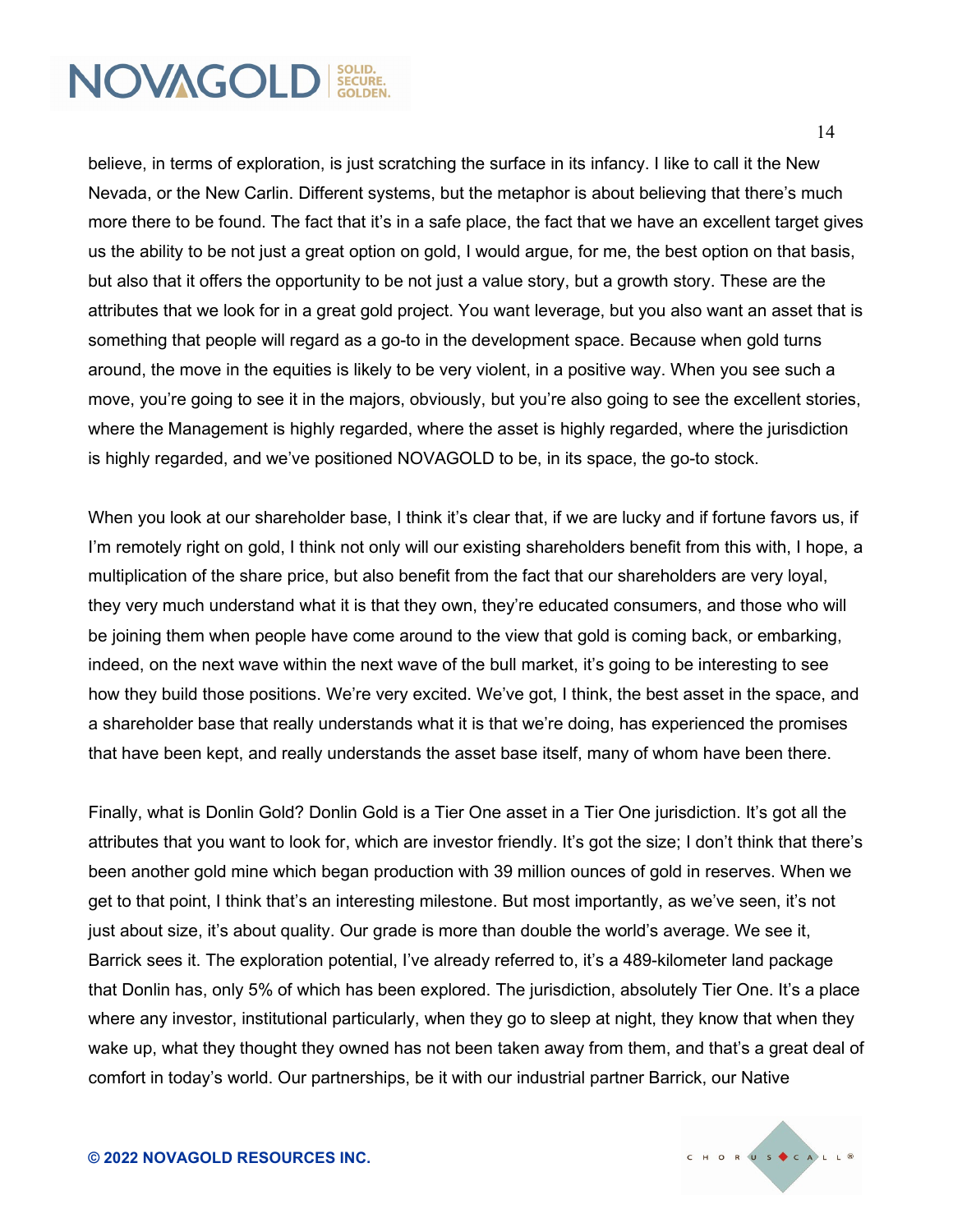

corporation partners, the stakeholders that we have at the State and federal level, have been excellent. The balance sheet, as you've seen, strong, robust, more money yet to come in from Newmont. We're so excited about the fact that we're going to be able to spend a great deal of money on being able to work with Barrick, on being able to refine geological models, and take this project up the value chain. We are in a great position.

With that, I'll pass the floor back to Mélanie Hennessey. Thank you everyone for being on the call.

#### **Operator:**

This is the Operator. We will now begin the question-and-answer session.

#### **Mélanie Hennessey:**

Thank you, Claudia.

We will now start with our first question, coming in from Trevor Turnbull at Scotiabank: We know you have learnt a lot over the past two years of drilling and wondered how the goals for the 2022 campaign may be different and what it may bring to your understanding?

#### **Gregory Lang:**

All right, I'll address that question, Mélanie. The program has had multiple objectives over the last two years that started with defining the controls on the mineralization, particularly in the high-grade intrusive areas, and we've done a tremendous amount of work there. We're going to be following up that program this year with some tight space drilling to further define the structural continuity.

The part of the drill program this year that I'm most intrigued about, because I think the drilling has affirmed a lot of our assumptions about the project and the scale of it, but I think the drilling that'll be most telling this year is the drilling that we're doing for extensions to the orebody at depth in ACMA, in the under-drilled areas between ACMA and Lewis. This drilling, I think, will demonstrate for everyone the potential for exploration at the project site.

**Mélanie Hennessey:** Great, thank you, Greg.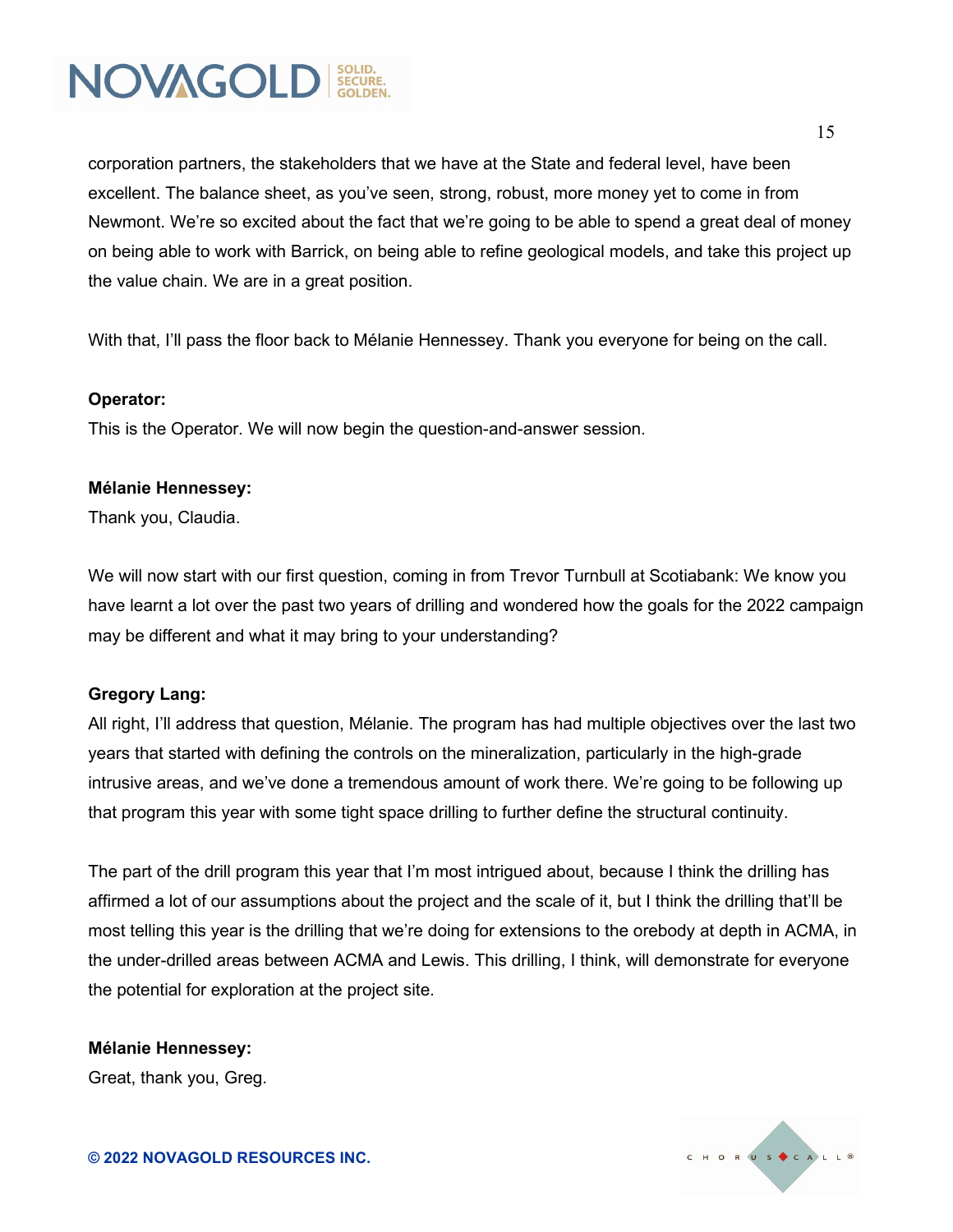

Our next question comes from Joseph England: When will the drill program and updated feasibility study be completed?

#### **Gregory Lang:**

Well, this year we are mobilizing the site. We have the camp opened, which is very early for us, so we've got the camp open. We expect the first rig to be turning now within a week. As we get one rig up and running, every other week we'll add another rig, and by the end of February we should have four rigs running. Anticipating no major COVID related interruptions, we would expect the drilling to be done sometime in the third quarter, and the results will be coming in and we will be updating our geologic model, really, in real-time, along with our mine planning scenarios. I think the decision to proceed with the new feasibility study will be sometime in the third quarter, as the results come in.

While we are doing the drilling, we're also doing a lot of strategic mine planning in various geotechnical programs and hydrology that will support the new feasibility study.

#### **Mélanie Hennessey:**

Great, thank you, Greg.

The next question comes from Howard Flinker, and this one is directed to our Chairman, Dr. Kaplan. If central banks have been lenders to the sellers who supply the growing demand in Asia, and they do not have to report their activities like commercial entities, why would they loan their gold at such likely low interest rates?

#### **Dr. Thomas Kaplan:**

I'm sorry, could you repeat the question? It broke up, Mélanie. My apologies.

#### **Mélanie Hennessey:**

Will do. The question comes from Howard Flinker. If central banks have been lenders to the sellers who supply the growing demand in Asia, and they do not have to report their activities like commercial entities, why would they loan their gold at such likely low interest rates?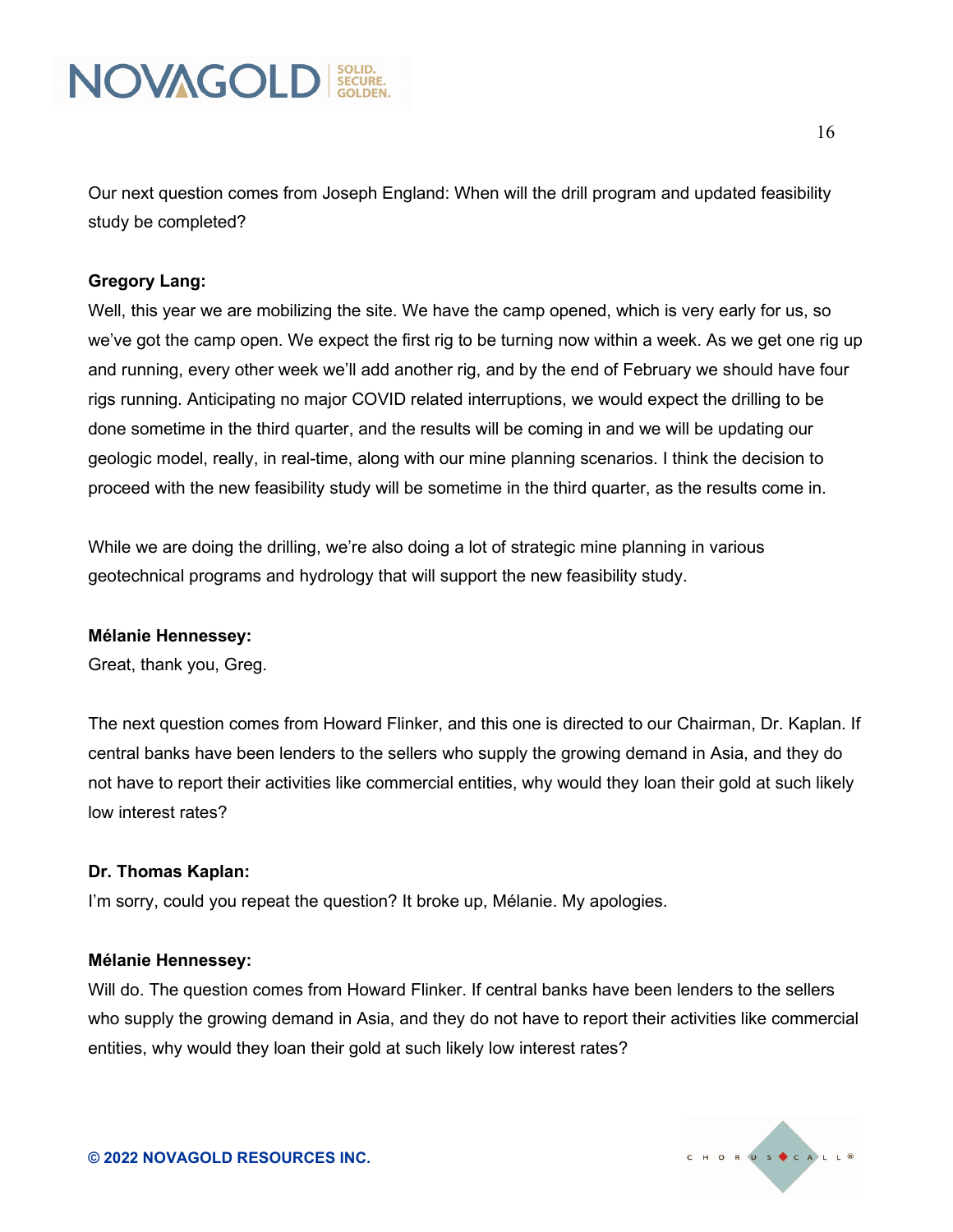#### **Dr. Thomas Kaplan:**

Howie, you've known me a long time. If I think I have an answer and I can express it with conviction, then I don't think I'm very subtle or bashful or inhibited. Equally, when I don't have an answer for something and can't speak to it in a way that is more than just flippant, I think the sweetest words in the English language are, "I don't know." I don't know.

#### **Mélanie Hennessey:**

Great, thank you both.

That wraps up the questions for today's webcast. If you have any other questions, please feel free to email us and we'll be happy to respond in a timely manner.

#### **Gregory Lang:**

Thank you, everyone. We appreciate you taking the time to join our call this morning.

#### **Dr. Thomas Kaplan:**

Mélanie, do I have an opportunity to add a last word?

#### **Mélanie Hennessey:**

Yes. Go ahead.

#### **Dr. Thomas Kaplan:**

Something that just occurred to me. On Monday, I had the opportunity to introduce an evening of conversation between David Rubenstein for his Bloomberg peer-to-peer with Ray Dalio. I'm a huge admirer of Ray Dalio on so many levels, and the reason for the interview was that it was talking about Ray's new book, *The Changing World Order: Why Nations Succeed and Fail*.

Many of you who know me know that I'm sort of a historian by background, and I've begun reading the book. I will tell you that a lot of people will find it extremely sobering. It's a brilliant exercise in what I call, and several other people who are practitioners of it, call applied history. If you're going to read a book this year, and I have no vested interest in this, I'm not promoting the book, but if you're going to read a book this year, read this one.